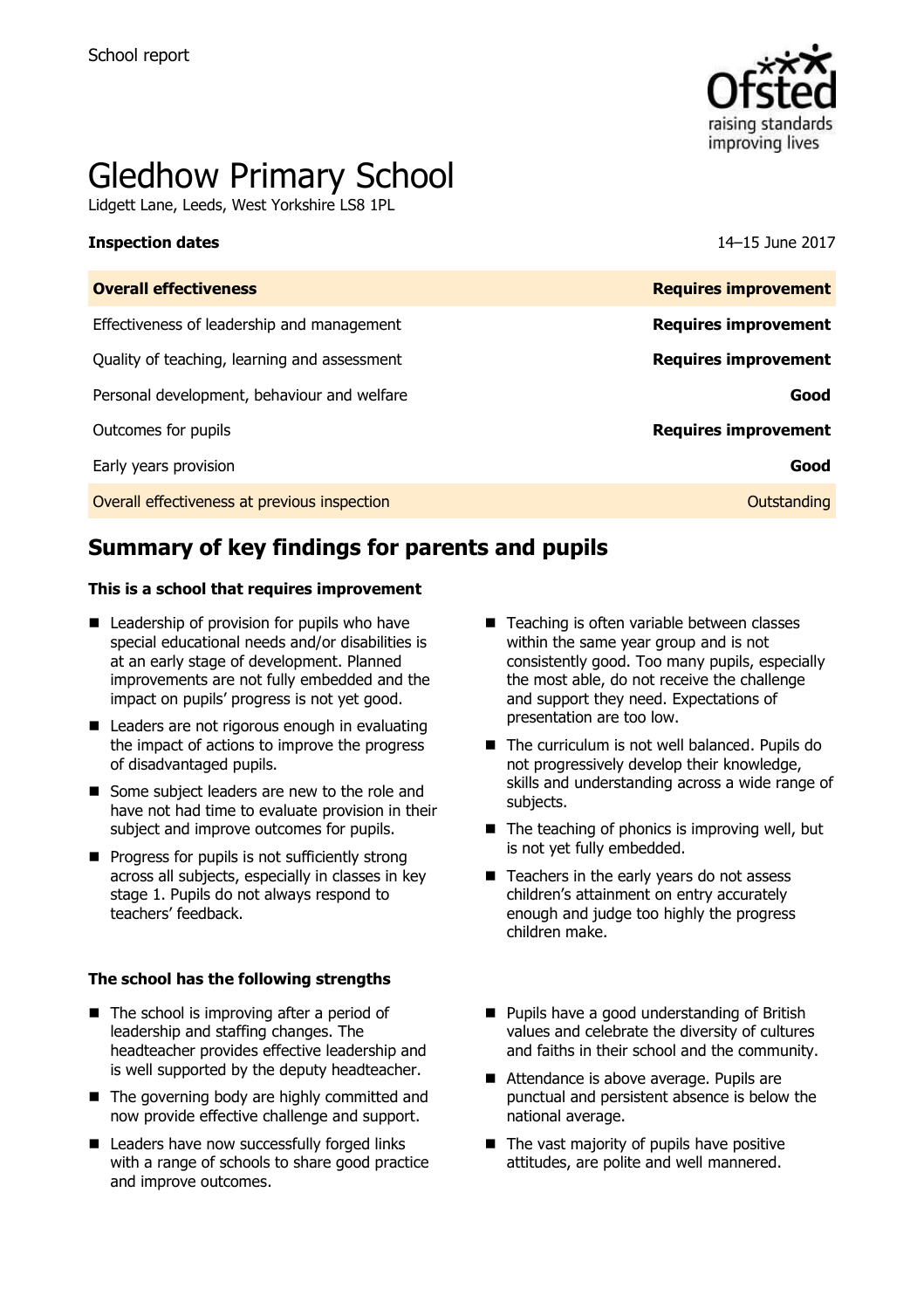

# **Full report**

### **What does the school need to do to improve further?**

- Improve the effectiveness of leadership, management and governance by ensuring that:
	- systematic procedures for analysing and evaluating the progress of pupils who have special educational needs and/or disabilities, and those who are disadvantaged, are implemented to provide leaders with better information to inform their actions
	- support for pupils who have special educational needs and/or disabilities is more precisely checked and evaluated to measure the impact on their progress
	- the spending of additional funds for disadvantaged pupils, those who have special educational needs and/or disabilities and those who need to catch up is monitored and evaluated so that spending is precisely targeted and improves outcomes for these pupils
	- the developments in the teaching of phonics continue and the improvement in pupils' phonic skills is maintained
	- all subject leaders develop the skills to contribute more significantly to improving the quality of teaching and learning in their areas of responsibility
- $\blacksquare$  Secure consistency in the quality of teaching so that pupils, especially those in key stage 1, make at least good progress over time by ensuring that:
	- learning is sufficiently challenging to enable more pupils to achieve higher standards, especially the most able pupils
	- pupils who have special educational needs and/or disabilities and those entitled to pupil premium are supported to make more rapid progress
	- pupils understand and respond to high expectations of their work and attitudes to learning by producing neat, well-presented work and responding to teachers' feedback
	- making sure that lessons engage, challenge and interest pupils so that the same school-wide expectations are set for behaviour in all classes and by all members of staff
	- ensuring that teachers use information accurately to assess children's attainment on entry to the Nursery and Reception classes to enable them to build on children's skills and extend their learning even further.

An external review of the school's use of pupil premium funding should be undertaken in order to assess how this aspect of leadership and management may be improved.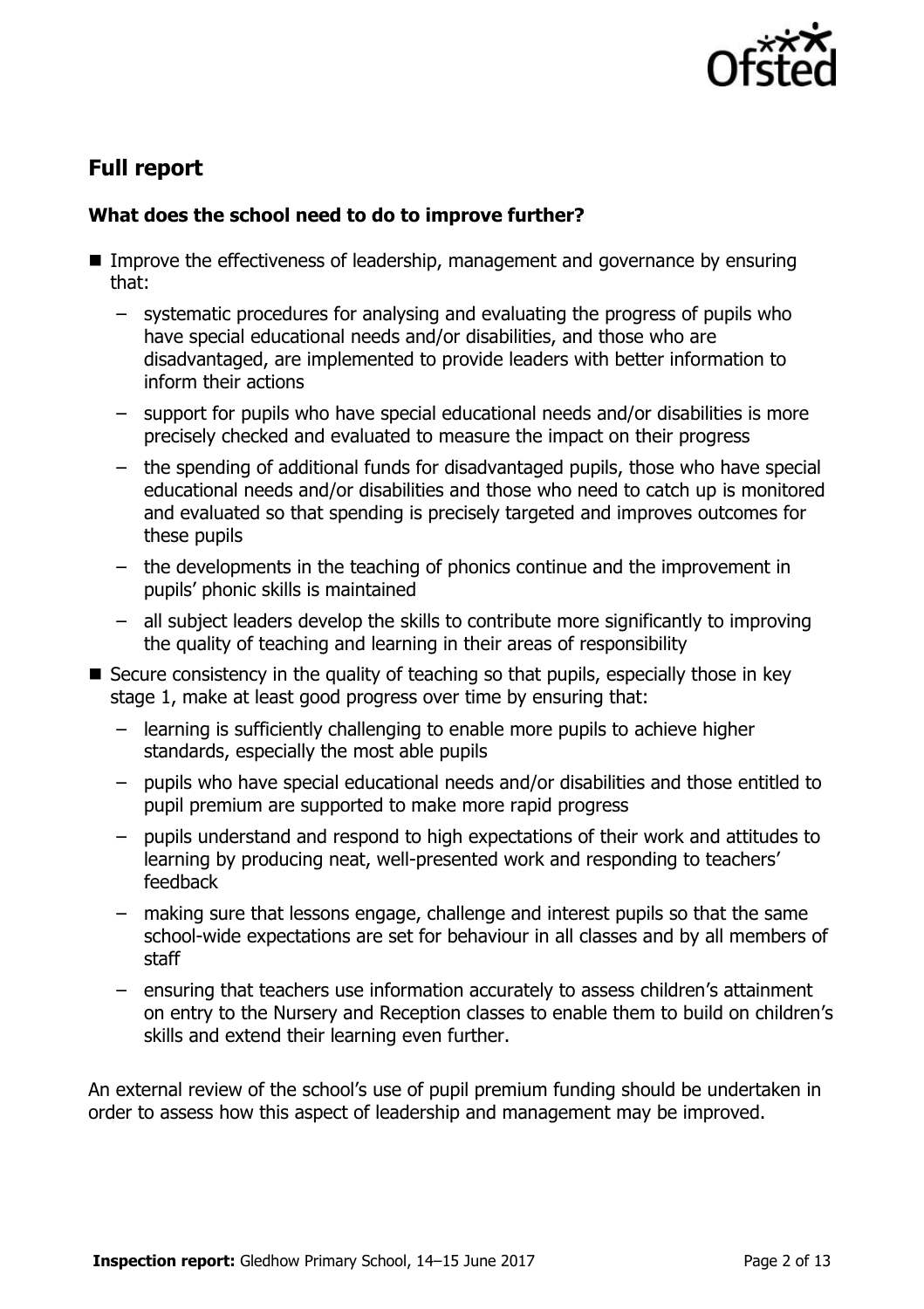

## **Inspection judgements**

#### **Effectiveness of leadership and management Requires improvement**

- Since their recent appointment, the headteacher and deputy headteacher are together establishing a culture in which every child is expected to learn well and succeed. They have taken considerable action to address this aim and to improve teachers' expectations. However, improvements in key stage 1 have been slower than anticipated and the most able pupils, those who have special educational needs and/or disabilities and disadvantaged pupils are not achieving as well as they could.
- Leaders' monitoring of the progress of pupils who have special educational needs and/or disabilities has not been accurate enough over time. Consequently, these pupils have made inadequate progress. The recently appointed special educational needs coordinator has begun to take effective action to rectify this. However, these improvements are at an early stage of development. Learning targets set for pupils have yet to have a significant impact, and this group of pupils do not always receive the best support to help them achieve well. Furthermore, although there has been a recent review of special educational needs which identified many shortcomings, the special needs policy remains significantly out of date; documents are missing and, consequently, the website also fails to meet statutory requirements.
- Leaders are not ensuring that there is sufficient accountability for the spending of additional funds for disadvantaged pupils and those who have special educational needs and/or disabilities. While leaders have ensured that disadvantaged pupils are supported well with their social and emotional needs, pupil premium funding has not been used to ensure it is having enough of an impact on their academic achievement. Leaders, including governors, are unclear about which strategies have improved progress and which are improving outcomes as they are not evaluating this spending effectively.
- Many subject leaders are new to their roles and have not yet had the time and opportunity to develop the skills they need to accurately evaluate achievement in their subject. They need more time to routinely monitor pupils' work and to be more focused on the progress that different groups of pupils make. Improvements have been slower in some subjects.
- A wider group of leaders are now beginning to take shared responsibility for improving pupils' outcomes. Coupled with greater accountability through clarity of roles and responsibilities and links with performance management, this is providing a solid base for further and more rapid improvements.
- The headteacher and deputy headteacher are notably thorough when checking the impact of teaching, learning and assessment on pupils' outcomes. However, though teachers receive detailed feedback about all aspects of their teaching role, with clear strengths and areas for development, some teaching in key stage 1 remains inadequate. Where teachers have taken the advice provided, there is considerable improvement in the quality of teaching in those classes.
- Leaders have established effective links with a wide range of partners through the local authority. This commitment by school leaders to partnership working in order to seek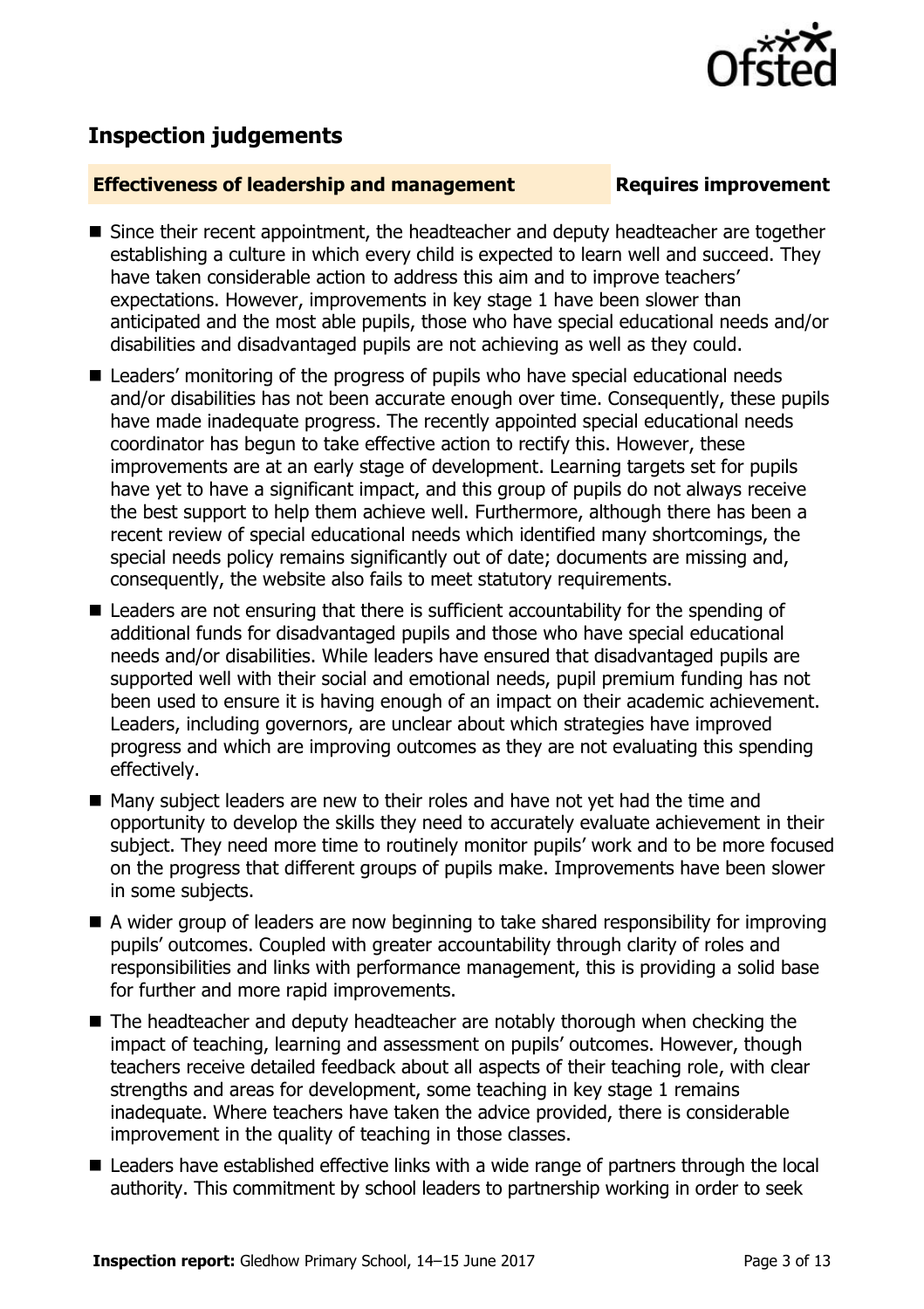

good practice provides staff, including leaders, with high-quality professional development and training, checks progress towards the school's improvement targets, and has been very successful. Leaders are now more effectively improving the quality of teaching and learning, particularly in mathematics and English, so that it is becoming more consistent. In most year groups, pupils are making better progress as a result.

- Leaders have used the primary school physical education (PE) and sports funding to provide increased opportunity in a wide range of sports. Pupils speak highly of, and enjoy, the inter-school sports competitions and after-school clubs they take part in.
- **Pupils largely enjoy a broad and interesting curriculum. However, pupils' work in books** and in displays shows that a number of subjects are under-represented. Pupils' progress is limited because they do not have sufficient opportunities to develop their skills, knowledge and understanding in subjects other than English and mathematics in a number of classes.
- The curriculum has been successful in developing the school's values and is also having a positive impact on pupils' understanding of British values and on their growing social, moral, spiritual and cultural development.
- Staff spoken to during the inspection expressed strongly how proud they are to work at the school. They spoke highly of their greater involvement in developments, and of improvements since the current headteacher took up the post. There is a strong sense of unity among all staff and a shared determination to do the very best for pupils at the school.
- Leaders have tried to ensure that parents are informed, supported and are able to engage positively with the school so that the needs of pupils are best met. These efforts have not been fully successful and a significant minority of parents would welcome more information on their children's progress.

### **Governance of the school**

- Governors are passionate about the school and ambitious for its future development. They are a highly skilled group who now have a thorough understanding of pupils' academic performance after being given limited information in the past. Their understanding has been enhanced by the receipt of leaders' and external advisers' reports that are now robust and clear.
- Governors acknowledge that, despite considerable efforts, in the past governors did not challenge leaders about their work to improve pupils' academic outcomes or were unable to do so due to limited information. This situation has now changed, but their work to tackle a legacy of complacency is still at an early stage of development.
- Governors have supported the school in establishing effective behaviour systems and securing safeguarding systems as a priority. They recognise the challenges the school has faced, particularly over this last year, and have provided good support to facilitate changes in senior leadership arrangements.
- Although governors are aware of where the pupil premium funding is used to support disadvantaged pupils, they acknowledge and accept that the impact of funding on pupils' academic progress is unacceptably low.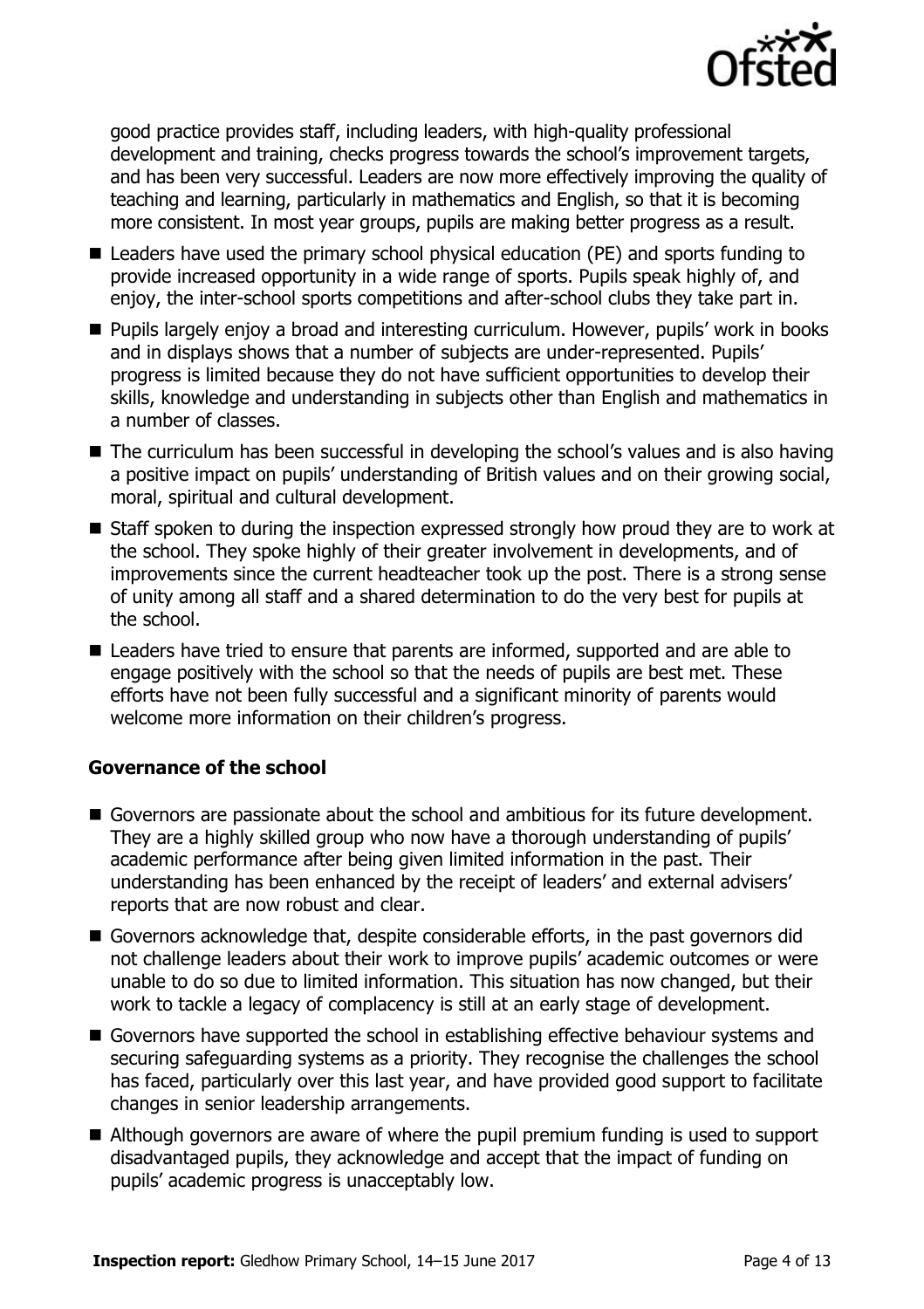

■ The governing body is keen to develop its practice. Governors have monitored their own performance, and engaged with training to improve their skills. They are determined to work even more closely with senior leaders to continue to bring about further improvement.

### **Safeguarding**

- The arrangements for safeguarding are effective. The governing body fulfils its responsibilities with regard to safeguarding pupils and child protection.
- The governing body ensures that the school carries out appropriate checks on adults appointed to work at the school.
- Leaders ensure that staff undertake regular training so that their knowledge of child protection procedures is up to date. Procedures for ensuring good attendance are rigorous and pupils' non-attendance is followed up immediately.
- The school's processes for child protection are effective. Monitoring systems are robust and the school provides good pastoral care for vulnerable pupils and families.
- **Pupils say they feel safe at school. Almost all parents who responded to questionnaires,** and every parent spoken to during the inspection, agree that pupils are safe at school.
- **Pupils know how to stay safe in and around school and when using the internet. Pupils** are clear that they have someone to speak to if they are unhappy. They know that a well-being team are always around to help and support if pupils have concerns.

### **Quality of teaching, learning and assessment Requires improvement**

- The quality of teaching, while improving, remains too variable. There is a lack of consistency between year groups and this is especially noticeable in key stage 1.
- In a small number of classes, teachers do not have consistently high expectations of pupils' learning and their learning behaviours. At times, when teaching is less engaging, or not well matched to pupils' needs, some pupils lose interest and do not get on with their work.
- The level of challenge for all pupils is appropriately high in many classes but there are some cases where pupils, particularly the most able, are not encouraged by staff to move on to work that is demanding enough for them. They often do work which is far too easy first, before moving on. This results in progress which is not strong enough for some pupils based on their starting points.
- There are frequent occasions when pupils who have special educational needs and/or disabilities are not able to easily access learning in the classroom environment. The teaching they receive from teaching assistants, in these instances, does not always successfully support them in making the necessary gains with their learning. For example, staff do not always pick up on errors or misconceptions during these lessons and consequently, potential learning time is lost.
- Teaching assistants do have a positive impact in those classes where teachers make clear their expectations for pupils' learning. In these situations, teaching assistants provide support which encourages pupils, makes use of practical resources to aid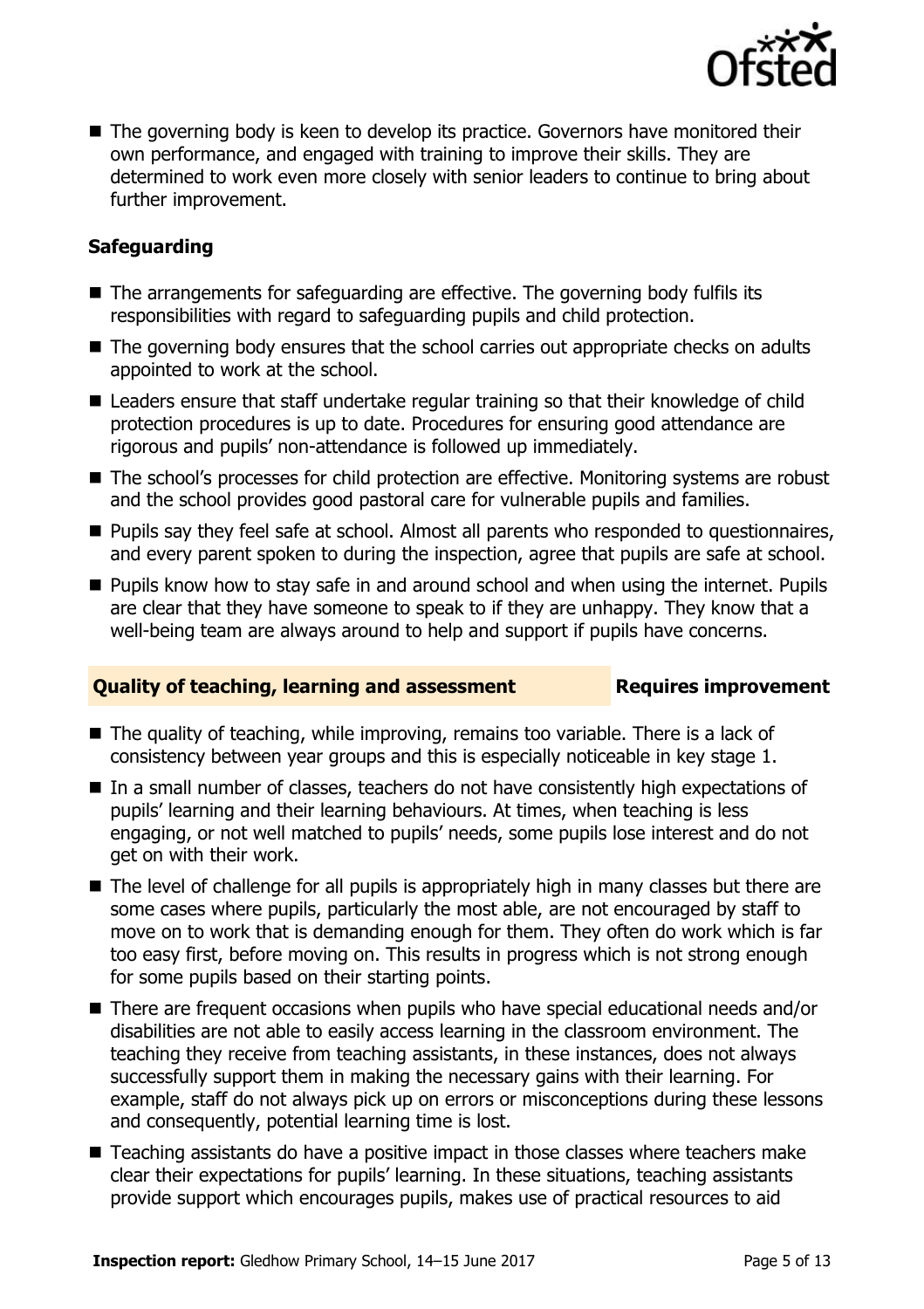

understanding and is effective in developing pupils' independence and thinking skills.

- Leaders have not ensured that teachers have the thorough understanding of assessment information about pupils to support them in identifying any gaps in learning and making sure that work is well matched to pupils' stages of development. They have not been effective in raising teachers' awareness of disadvantaged pupils and other individuals who need to make more rapid progress to reach the expected standard. As a result, teachers are not effectively targeting the learning and progress of these individuals so they are quickly able to catch up.
- The quality of teachers' feedback is variable. Some is of high quality and helps pupils to improve their work. However, many teachers do not routinely expect pupils to respond to their comments and often do not check that they have done so. Some teachers do not have high enough expectations of the need for tidy and well-presented work.
- The teaching of reading has been a real strength of the school for some time. However, the teaching of phonics has been weak for some years. Leaders have recently transformed the teaching of phonics and it is beginning to result in greater consistency in the approach used. This development is progressing well, but is not yet fully effective. However, the improvement in phonics teaching has had an impressive impact on raising the proportion of pupils passing the phonic check in Year 1. The effective links made between reading and writing are also starting to support pupils' writing across the curriculum.
- The teaching of mathematics has been a particular focus for teachers this year. The result of training and support in this subject has been the development of teachers' skills in teaching reasoning and problem solving, making use of practical resources to aid pupils' understanding. This is becoming much more consistent and is supporting the improved progress seen in this subject throughout school.

#### **Personal development, behaviour and welfare Good**

#### **Personal development and welfare**

- The school's work to promote pupil's personal development and welfare is good.
- Almost all pupils have positive attitudes to their learning because adults' expectations of them are clear; pupils' effort is praised; and in most cases, pupils understand the purpose of each set task. As a consequence, pupils know what they have to do and why. Pupils work cooperatively in pairs or small groups but can also work individually for extended periods of time. However, pupils also added that they recognised that a small group of pupils are sometimes 'stressed out' and this occasionally disrupts their learning.
- **Pupils look out for each other. They notice when someone appears to be lonely, sad or** upset during school breaks and lunchtimes and, without prompting, show kindness and help. They show mutual respect for other pupils whatever their age or background.
- **Pupils develop a knowledge and appreciation of other people's beliefs, cultures and** traditions in lessons and visits to places of worship. They are encouraged to reflect on their own beliefs, religious or otherwise, that inform their views on life in and out of school. They have a good understanding of British values and link them to the values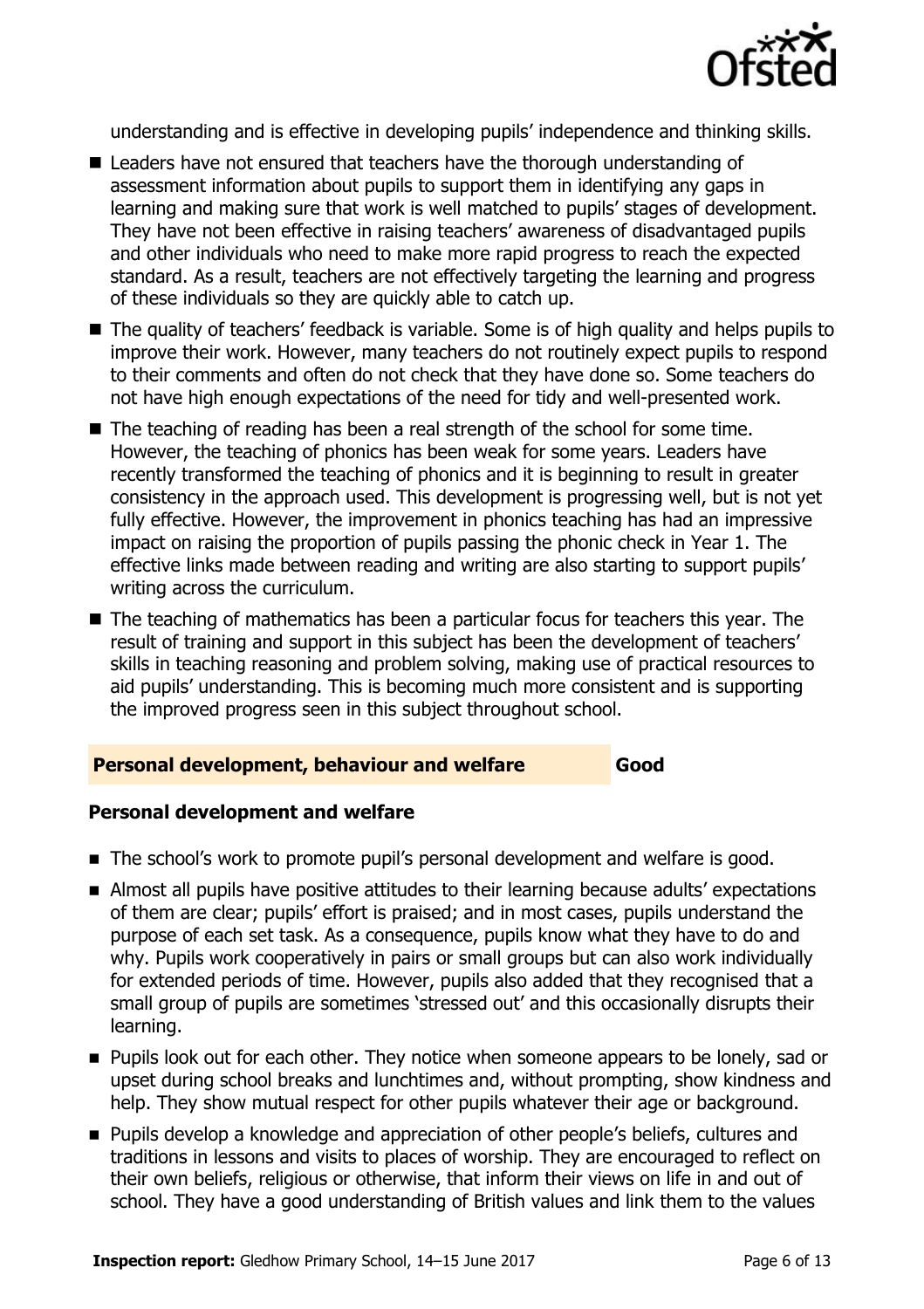

which are held in such high esteem in this school. One pupil summed up beautifully, and with maturity, the views of the group: 'We respect everyone here because we, the school and the community in general, is diverse with a wide range of faiths and cultures.'

- The vast majority of pupils have a strongly developed moral culture. They have a keen sense of right and wrong and were very clear in their belief that people should be honest, kind and helpful as well as courageous in standing up against injustice. They understand that school rules are made for their safety and, as a result, they feel valued.
- **Pupils are aware of the different types of bullying but asserted that bullying at Gledhow** was rare and dealt with promptly when reported to adults.
- **Pupils know how to keep themselves safe. They described with confidence their** understanding of fire safety, safety on the road and safety online. Staff provide regular updates to keep pupils' understanding fresh and to remind them of what steps to take to keep themselves safe. The pupils know the different types of media and how to deal with a range of concerns.

### **Behaviour**

- The behaviour of pupils is good. They are polite and courteous and pupils of all ages have well-developed social skills. They work together well in pairs or groups and support each other in their learning tasks.
- $\blacksquare$  No incidents of poor behaviour were seen during the inspection and pupils say behaviour is typically good. They recognise everyone has an off-day now and then which can sometimes lead to out-of-character bad humour or silliness. However, they know adults deal with these rare incidents well, applying the behaviour policy consistently and fairly.
- The log of behaviour incidents is kept up to date but only minor misdemeanours occur. On the rare occasion when a more serious event occurs, adults take immediate and appropriate action. Incidents of exclusion are now rare.
- **Pupils speak with pride of their school and are keen to tell how safe they feel and how** much they appreciate their teachers. They have no complaints about the way they are treated or their learning. However, many pupils do not show enough pride in their work and not all teachers show sufficiently high expectation of presentation.
- All pupils spoken with were aware of healthy lifestyles and healthy eating. Pupils contribute well to improvements in the school and the school council and others are invited to identify where things could be better.
- Attendance overall is above the national average. Leaders' checks on attendance are effective in identifying any group or individuals whose attendance is a concern. Action taken by leaders is resulting in improved attendance figures overall and, for vulnerable groups, better punctuality and a reduction in the proportion of pupils who are regularly absent.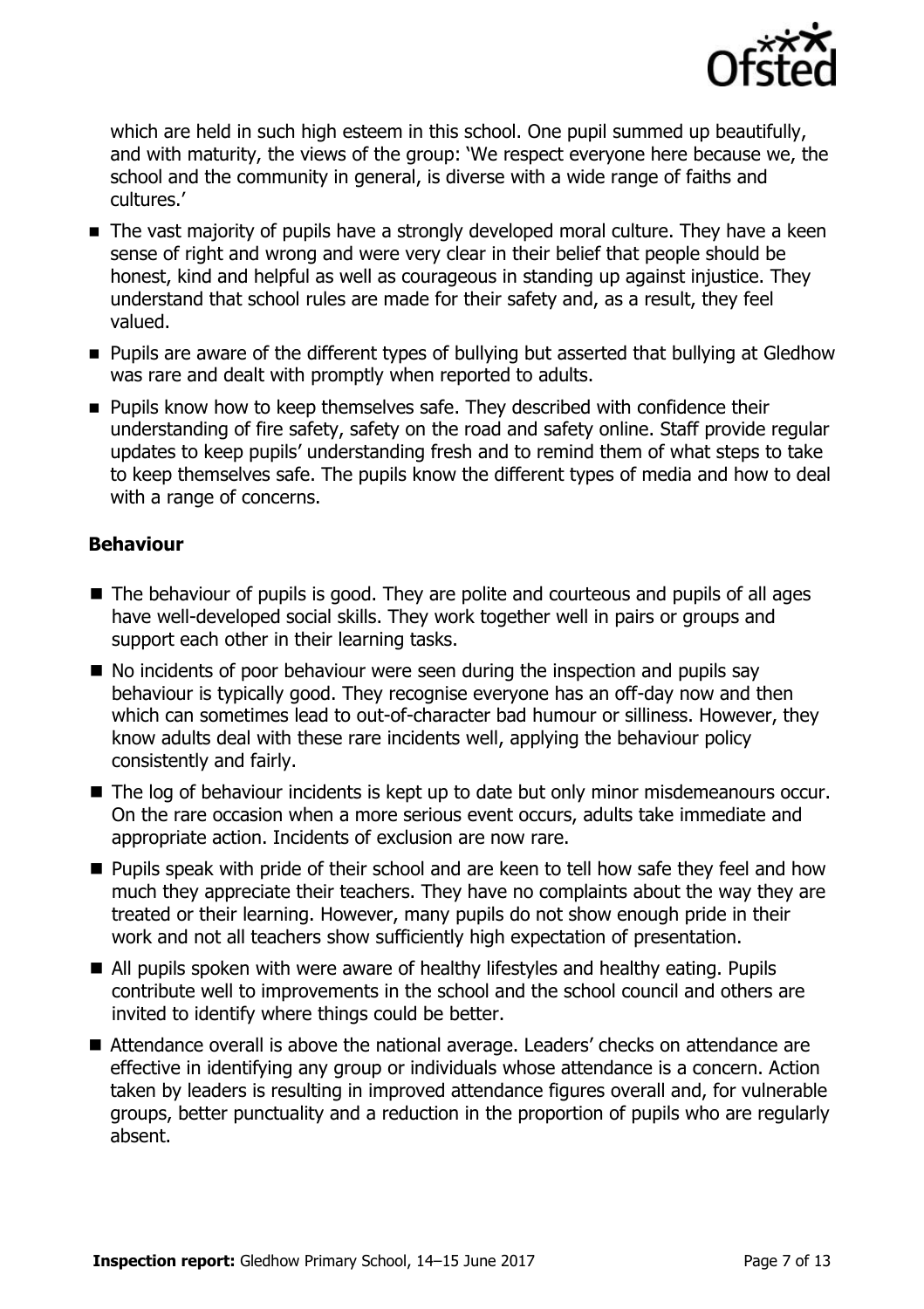

#### **Outcomes for pupils Requires improvement**

- At the end of key stages 1 and 2, pupils' outcomes in reading are above the national average, and have been so for many years. Progress and standards in reading are a strength of the school. However, in writing and mathematics standards and progress were below national averages in both key stages at the end of 2016. In most classes, pupils currently in school continue to make good progress in reading; but in key stage 1 in particular, they do not make consistently good progress across the curriculum, including in English and mathematics. In too many lessons pupils are not given work that allows them to make good progress from their different starting points.
- The pupil premium funding has not been used effectively enough. Disadvantaged pupils, including the most able disadvantaged pupils, did not make the progress of which they were capable in 2016. In many classes, especially in key stage 1, those disadvantaged pupils in school still do not make consistently good progress. Indeed, in Year 2, the attainment and progress of pupils in one class is extremely poor. However, leaders are aware that the pupils' progress needs to be accelerated.
- Pupils who have special educational needs and/or disabilities did not make good progress by the end of key stage 2 in 2016, and this is still the case in a number of classes. There are now good systems to identify pupils' needs, but the changes needed to improve provision have not yet been fully implemented and too few of these pupils are on track to make the progress they should.
- $\blacksquare$  In 2016, the most able pupils did not achieve as well as they should have in both key stage 1 and key stage 2. This also includes the most able disadvantaged pupils. A serious concern of leaders and governors is that too few current pupils in Year 2 are reaching the higher standards at the end of key stage 1. A high proportion of pupils in Year 6 are on track to achieve high standards this year, although few of these are most able disadvantaged pupils.
- $\blacksquare$  The proportion of pupils who met the expected standard in the phonics screening check at the end of Years 1 and 2 was below the national average in 2016, a situation which had been common in previous years. In the past, leaders failed to ensure that teachers taught phonics effectively and this was largely the cause of this failure. The new leadership identified this early and daily phonics lessons now take place. Focused, additional support has ensured that pupils are now making better progress, though not consistently good progress. Phonics outcomes are improving and more pupils are on track to meet the expected standard at the end of Years 1 and 2.

#### **Early years provision Good Good**

- Most children in Reception, and especially in Nursery, achieve well, given their starting points. However, because attainment on entry is not accurately assessed, a small number of the most able children could achieve better than they do.
- Teaching in Nursery is particularly good. Adults use high-quality questioning to extend children's understanding and develop their vocabulary extremely well. Children are enthusiastic and enjoy their learning because the relationships between adults and children are particularly strong. They listen carefully to adults and behave very well,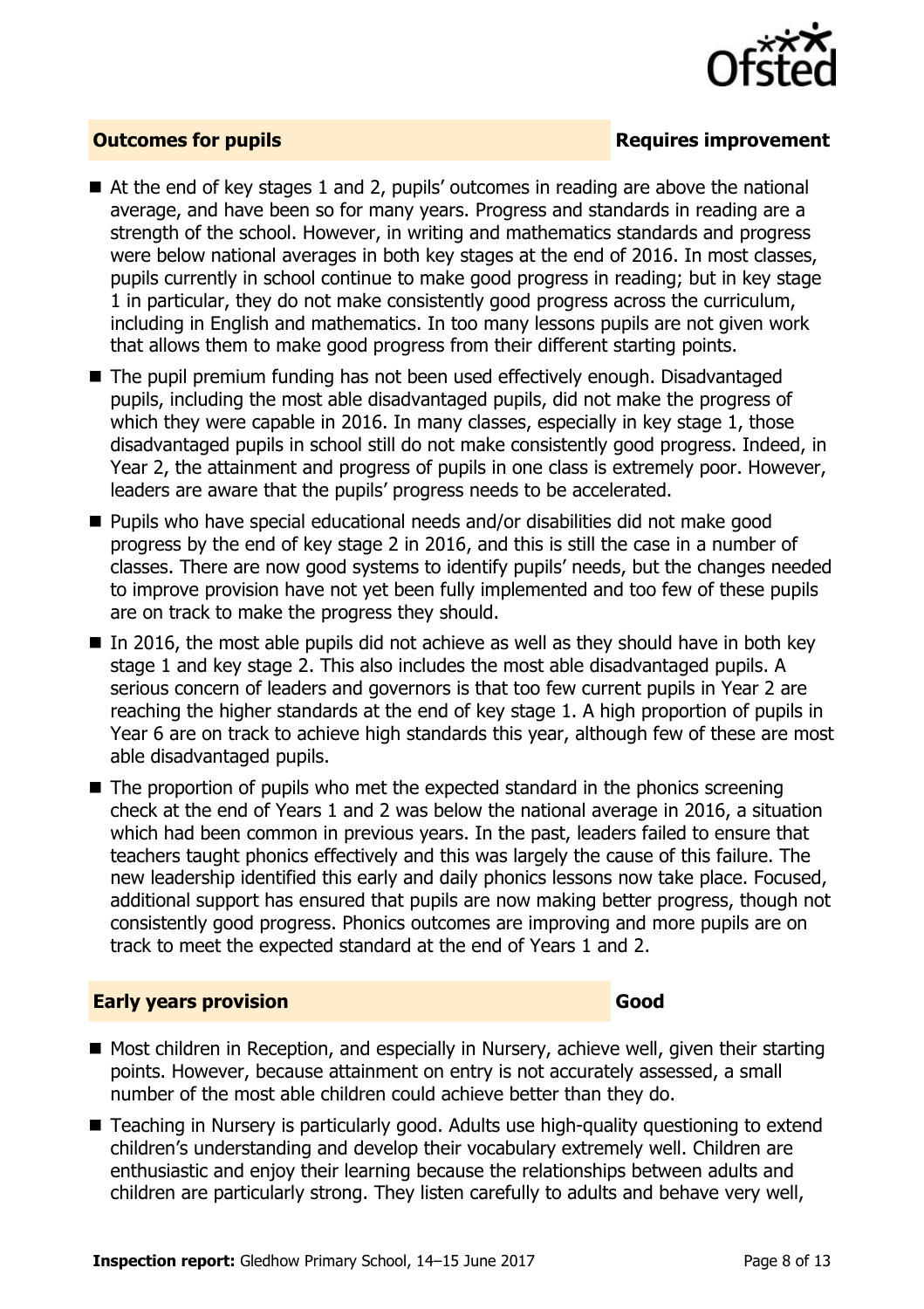

moving sensibly between activities and showing consideration for others. The children are active and inquisitive learners. This is further evidence that teachers underestimate how well children are achieving when they enter Reception class.

- In Reception, there are similarly positive relationships and teaching helps children to learn well, though less securely in phonics. Staff effectively encourage children to talk about their experiences, to listen to stories and retell them.
- Staff planning for the early vears is effective and most lessons and activities are interesting, exciting and, on the whole, challenging. However, a small number of the tasks seen are not suitably adjusted to meet the needs of the children and, as a result, some children do not make enough progress in these lessons.
- The outdoor area is a lively and productive learning environment. The children consistently develop the expected skills and dispositions in independent learning, sharing, concentration and perseverance.
- The early years leader has good ideas and suitable plans to develop this aspect of school and she has recently had time and guidance to develop the improving provision. However, assessment of how well children are achieving on entry to both Nursery and Reception, and consequently how well pupils are progressing in Nursery, is currently not precise and accurate enough. As a result, the early years leader does not fully understand the many strengths and few weaknesses well enough. The proportion of children assessed as reaching a good level of development in the last few years has helped lead to a false sense of security. The school evaluates early years provision too highly.
- Children are well safeguarded in Nursery and Reception. They are cared for appropriately and kindly, feel secure, and proper arrangements are made by staff to ensure their physical safety.
- Staff provide well for the specific needs of children who speak English as an additional language. Helpful, sensitive and well-focused support was observed for children in this group and as a result they made good progress.
- Early years staff have constructive relationships with parents. Many parents commented to inspectors that their children have settled well in the early years and feel safe and happy.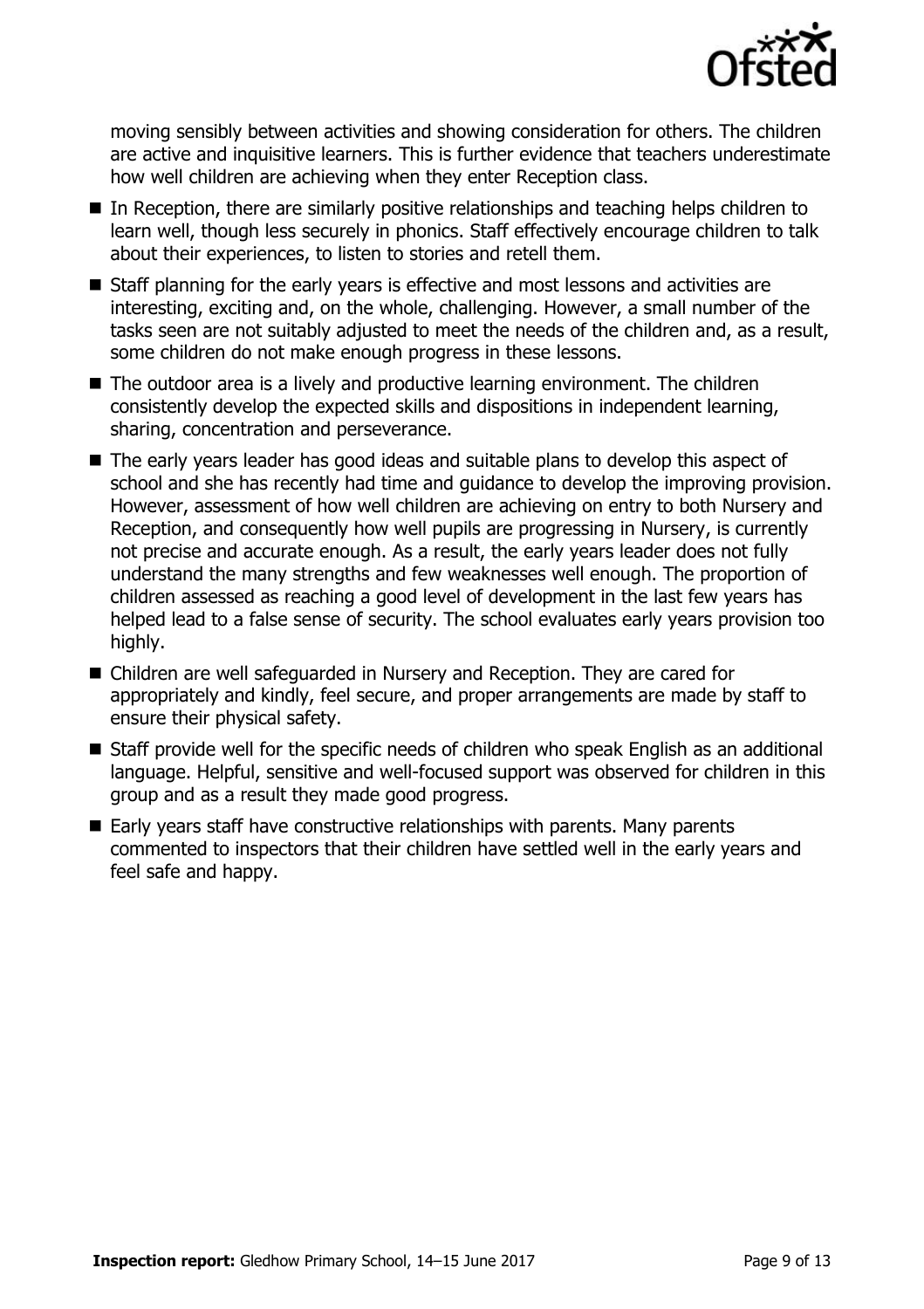

# **School details**

| Unique reference number | 107904   |
|-------------------------|----------|
| Local authority         | Leeds    |
| Inspection number       | 10032018 |

This inspection was carried out under section 8 of the Education Act 2005. The inspection was also deemed a section 5 inspection under the same Act.

| Type of school                      | Primary                  |
|-------------------------------------|--------------------------|
| School category                     | Community                |
| Age range of pupils                 | 3 to 11                  |
| <b>Gender of pupils</b>             | Mixed                    |
| Number of pupils on the school roll | 555                      |
| Appropriate authority               | The governing body       |
| Chair                               | Amy Russell              |
| <b>Headteacher</b>                  | Mark Trudgill            |
| Telephone number                    | 0113 293 0392            |
| Website                             | www.gledhow.leeds.sch.uk |
| <b>Email address</b>                | info@gledhowschool.org   |
| Date of previous inspection         | May 2009                 |

### **Information about this school**

- Gledhow Primary is much larger than the average primary school. The school was last inspected in 2009 and the current headteacher was appointed in September 2016. The deputy headteacher was appointed in April. There are many recently appointed governors, leaders and other staff in this rapidly growing school. In addition, there have been further challenges facing the school including major building work.
- The proportion of disadvantaged pupils in the school is lower than the national average. Approximately 40% of pupils are from minority ethnic groups and for around 13% of pupils English is believed not to be their first language.
- The proportion of pupils with an education, health and care plan or a statement of special educational needs is a little above average. The proportion of pupils receiving special educational needs support is broadly average. The school currently hosts a local authority speech and language unit. There are currently five pupils attending.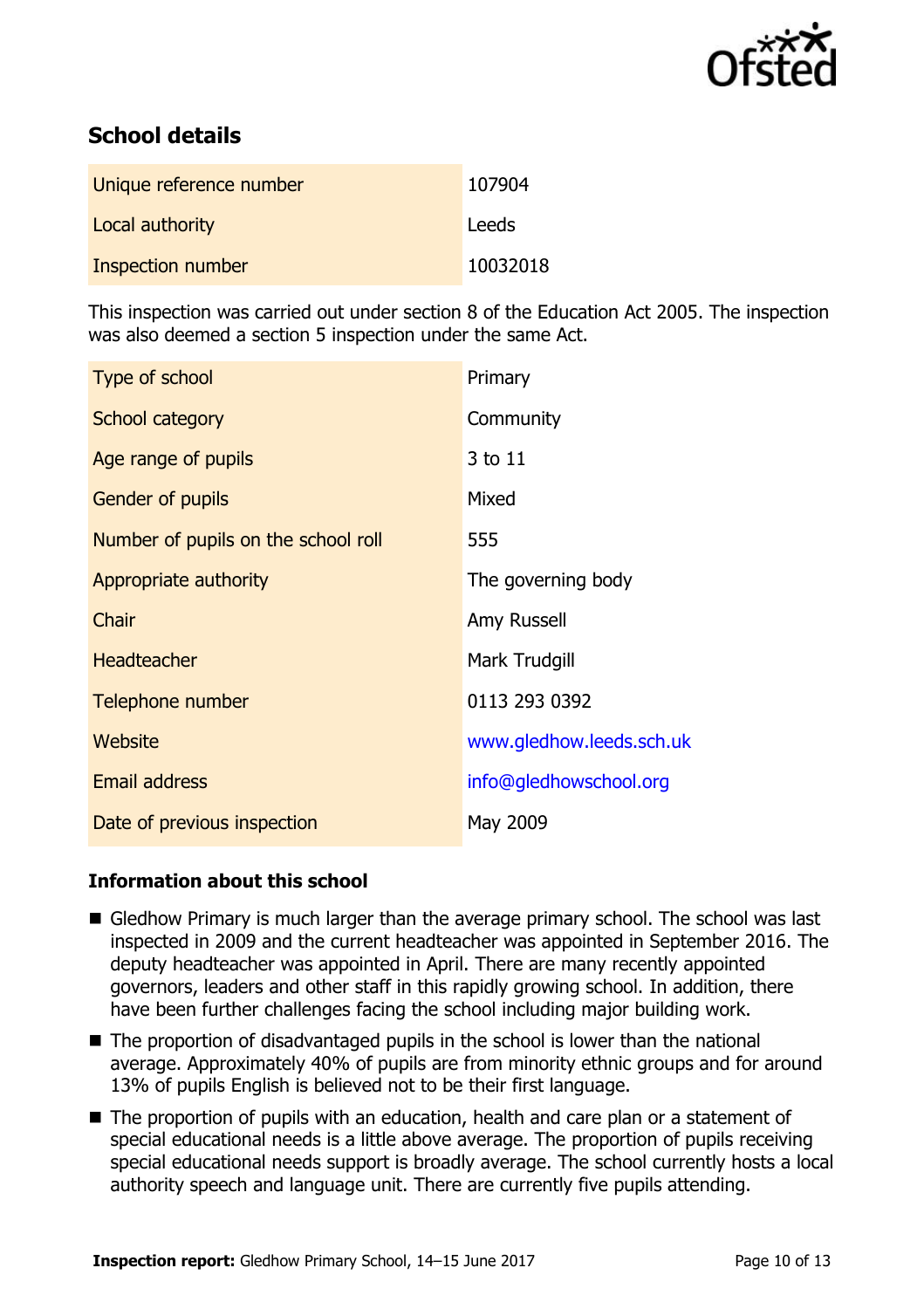

■ The school does not meet requirements on the publication of information about special educational needs on its website.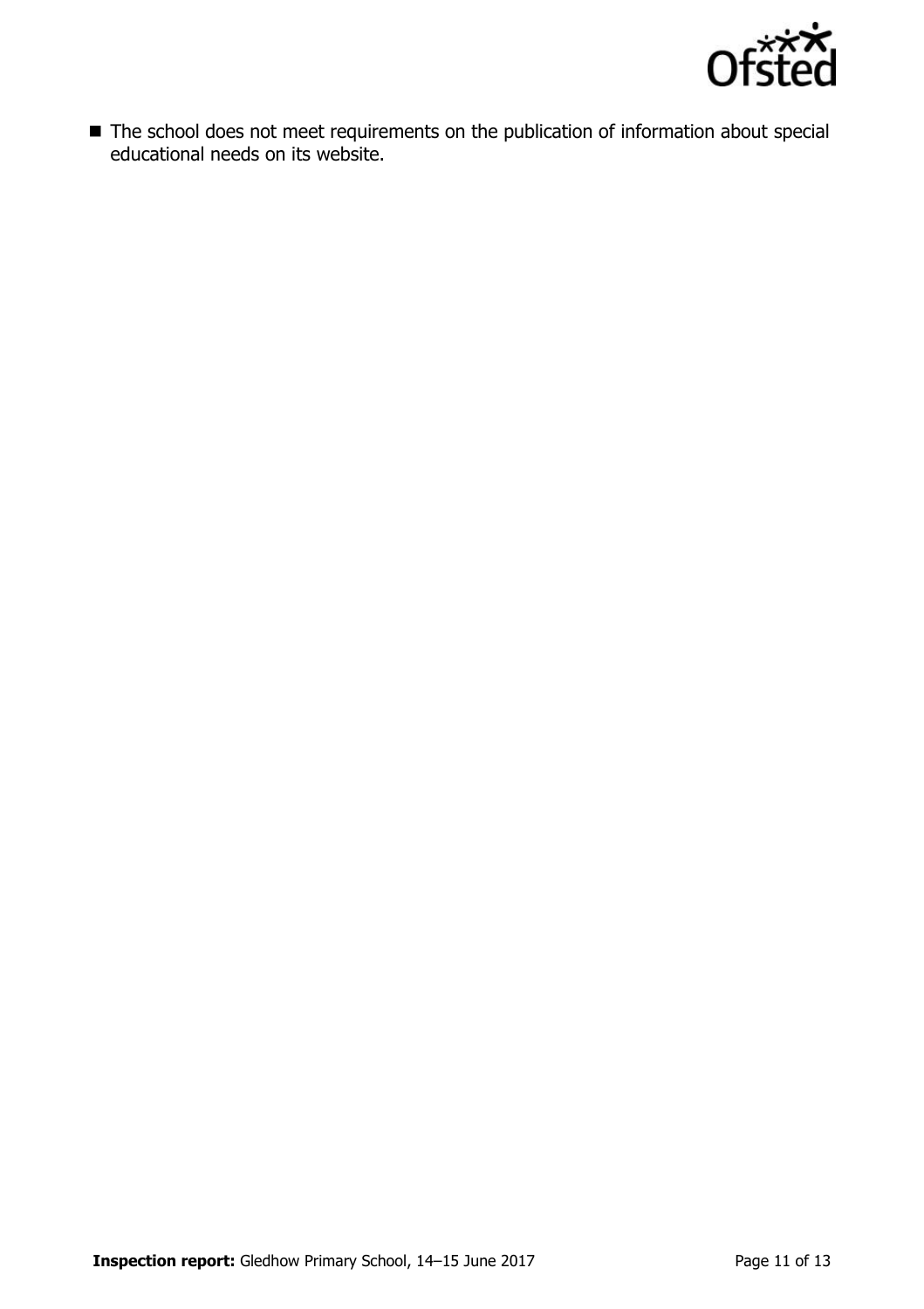

# **Information about this inspection**

- This inspection began as a section 8 short inspection. The lead inspector deemed the short inspection a full section 5 inspection at the end of the first day.
- Inspectors observed pupils' learning and behaviour in all year groups present in school and in all classes, including those of children in the early years. Pupils in Year 4 were on a residential visit at the time of the inspection. Inspectors talked to the pupils about their learning, progress and behaviour during these observations.
- The views of pupils were also considered from a meeting with representatives from Years 1 to 6 and informal conversations throughout the inspection. Inspectors carried out an extensive scrutiny of pupils' books to inform their judgements about pupils' progress, attainment and attitudes to learning. Inspectors also heard children read.
- **Pupils' behaviour was observed around the school, including at breaktimes and** lunchtime. An inspector also visited the breakfast club.
- Discussions took place with the headteacher, deputy headteacher, other school leaders, teachers and four governors, including the chair of the governing body. A meeting was held with the school improvement adviser, who represented the local authority.
- Inspectors considered the 177 responses from the Ofsted questionnaire, Parent View, and an inspector held informal meetings with parents at the beginning of the school day. The lead inspector took account of emails received directly from parents.
- School documents were analysed, including the self-evaluation form, the school improvement plan and various school reviews and action plans, the checks made on staff's suitability to work with children, governing body meeting minutes and reports, and information about pupils' achievement, behaviour and attendance.

#### **Inspection team**

| Steve Bywater, lead inspector | Ofsted Inspector |
|-------------------------------|------------------|
| Janet Keefe                   | Ofsted Inspector |
| Lynn Kenworthy                | Ofsted Inspector |
| <b>Linda Griffiths</b>        | Ofsted Inspector |
| <b>Stephen Rigby</b>          | Ofsted Inspector |